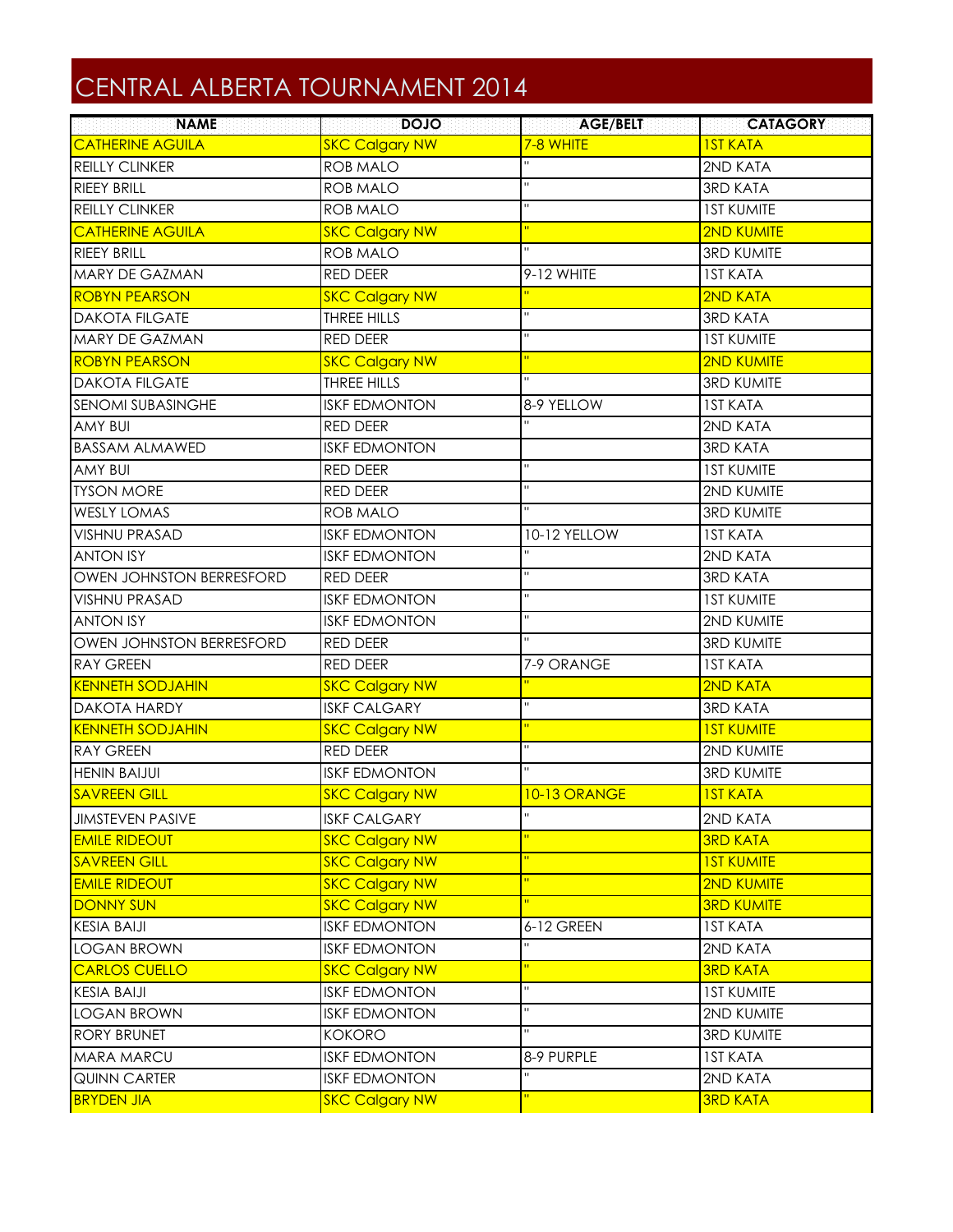## CENTRAL ALBERTA TOURNAMENT 2014

| <b>NAME</b>                | <b>DOJO</b>           | <b>AGE/BELT</b>          | <b>CATAGORY</b>   |
|----------------------------|-----------------------|--------------------------|-------------------|
| <b>MARA MARCU</b>          | <b>ISKF EDMONTON</b>  | Ĥ.                       | <b>IST KUMITE</b> |
| <b>QUINN CARTER</b>        | <b>ISKF EDMONTON</b>  | $\mathbf{H}$             | 2ND KUMITE        |
| <b>MARIA FLOREZ</b>        | <b>ISKF CALGARY</b>   | $\mathbf{H}$             | <b>3RD KUMITE</b> |
| <b>JESSICA THOMAS</b>      | <b>SKC Calgary NW</b> | 10-16 GREEN-PURPLE       | <b>IST KATA</b>   |
| <b>DENNIS EANG</b>         | <b>ISKF EDMONTON</b>  |                          | 2ND KATA          |
| <b>GEMINI HARDY</b>        | <b>ISKF CALGARY</b>   | $\mathbf{H}$             | <b>3RD KATA</b>   |
| <b>DENNIS EANG</b>         | <b>ISKF EDMONTON</b>  | Ĥ.                       | <b>1ST KUMITE</b> |
| <b>JESSICA THOMAS</b>      | <b>SKC Calgary NW</b> | $\mathbf{u}$             | <b>2ND KUMITE</b> |
| <b>JACOB ISAAC</b>         | THREE HILLS           | $\mathbf{H}$             | <b>3RD KUMITE</b> |
| <b>GIULLA ROSSI</b>        | <b>KOKORO</b>         | <b>BROWN GIRLS</b>       | <b>IST KATA</b>   |
| <b>JENNY MOHR</b>          | <b>ROB MALO</b>       |                          | 2ND KATA          |
| <b>JUDEA NICHOLS</b>       | <b>RED DEER</b>       | $\mathbf{H}$             | <b>3RD KATA</b>   |
| <b>JENNY MOHR</b>          | <b>ROB MALO</b>       | $\mathbf{H}$             | <b>IST KUMITE</b> |
| <b>GIULLA ROSSI</b>        | <b>KOKORO</b>         | $\bar{\mathbf{H}}$       | 2ND KUMITE        |
| <b>JUDEA NICHOLS</b>       | <b>RED DEER</b>       | $\bar{\mathbf{H}}$       | <b>3RD KUMITE</b> |
| <b>SCOTT BANHAM</b>        | <b>ISKF EDMONTON</b>  | 11-12 BROWN MALE         | <b>IST KATA</b>   |
| <b>KHOI PHAM</b>           | <b>ISKF EDMONTON</b>  | $\mathbf{H}$             | 2ND KATA          |
| <b>CHRISTIAN DE CASTRO</b> | <b>RED DEER</b>       | $\mathbf{H}$             | <b>3RD KATA</b>   |
| <b>SCOTT BANHAM</b>        | <b>ISKF EDMONTON</b>  | $\overline{\mathbf{u}}$  | <b>IST KUMITE</b> |
| <b>KHOI PHAM</b>           | <b>ISKF EDMONTON</b>  | $\bar{\mathbf{H}}$       | 2ND KUMITE        |
| NELINDHU SUBASINGHE        | <b>ISKF EDMONTON</b>  | n                        | <b>3RD KUMITE</b> |
| <b>MAXIMILLIAN GRINDE</b>  | <b>ISKF EDMONTON</b>  | 13- UP BROWN MALE        | <b>IST KATA</b>   |
| JAEDON VU-PHAM             | <b>ISKF EDMONTON</b>  | Ĥ.                       | 2ND KATA          |
| SAM SU                     | <b>ISKF EDMONTON</b>  | $\mathbf{H}$             | <b>3RD KATA</b>   |
| JAEDON VU-PHAM             | <b>ISKF EDMONTON</b>  | $\mathbf{H}$             | <b>IST KUMITE</b> |
| <b>MAXIMILLIAN GRINDE</b>  | <b>ISKF EDMONTON</b>  | Ĥ.                       | 2ND KUMITE        |
| <b>COLIN MARTIN</b>        | <b>ISKF EDMONTON</b>  |                          | 3 KUMITE          |
| <b>SABRINA LUU</b>         | <b>ISKF CALGARY</b>   | 11-15 BLACK GIRLS        | <b>IST KATA</b>   |
| ALEXANDRA MARCU            | <b>ISKF EDMONTON</b>  | $\overline{1}$           | 2ND KATA          |
| <b>PIPER CARTER</b>        | <b>ISKF EDMONTON</b>  | $\mathbf{H}$             | <b>3RD KATA</b>   |
| <b>ANNIE PHAM</b>          | <b>ISKF CALGARY</b>   | $\mathbf{H}$             | <b>1ST KUMITE</b> |
| SABRINA LUU                | <b>ISKF CALGARY</b>   | $\mathbf{H}$             | 2ND KUMITE        |
| <b>PIPER CARTER</b>        | <b>ISKF EDMONTON</b>  |                          | <b>3RD KUMITE</b> |
| <b>MACKENZIE CARTER</b>    | <b>ISKF EDMONTON</b>  | <b>16 UP BLACK GIRLS</b> | <b>IST KATA</b>   |
| <b>CHANITA SHUM</b>        | <b>ISKF CALGARY</b>   |                          | 2ND KATA          |
| <b>CELINE MARTIN</b>       | <b>ISKF EDMONTON</b>  |                          | <b>3RD KATA</b>   |
| <b>MACKENZIE CARTER</b>    | <b>ISKF EDMONTON</b>  |                          | <b>IST KUMITE</b> |
| <b>CELINE MARTIN</b>       | <b>ISKF EDMONTON</b>  |                          | 2ND KUMITE        |
| <b>CHANITA SHUM</b>        | <b>ISKF CALGARY</b>   |                          | <b>3RD KUMITE</b> |
| <b>HECTOR VORNG</b>        | <b>ISKF EDMONTON</b>  | 10-14 BLACK MALE         | <b>IST KATA</b>   |
| <b>DYLAN SHUM</b>          | <b>ISKF CALGARY</b>   |                          | 2ND KATA          |
| <b>DAYLEN KRUSEL</b>       | <b>ISKF CALGARY</b>   |                          | <b>3RD KATA</b>   |
| <b>HECTOR VORNG</b>        | <b>ISKF EDMONTON</b>  |                          | <b>IST KUMITE</b> |
| <b>JOSHUA GARCIA</b>       | <b>ISKF CALGARY</b>   |                          | 2ND KUMITE        |
| LUKA TRPEVSKI              | RED DEER              |                          | <b>3RD KUMITE</b> |
| <b>ANSON PHAM</b>          | <b>ISKF CALGARY</b>   |                          | <b>IST KATA</b>   |
| <b>JOHN CARLOS</b>         | <b>ISKF EDMONTON</b>  |                          | 2ND KATA          |